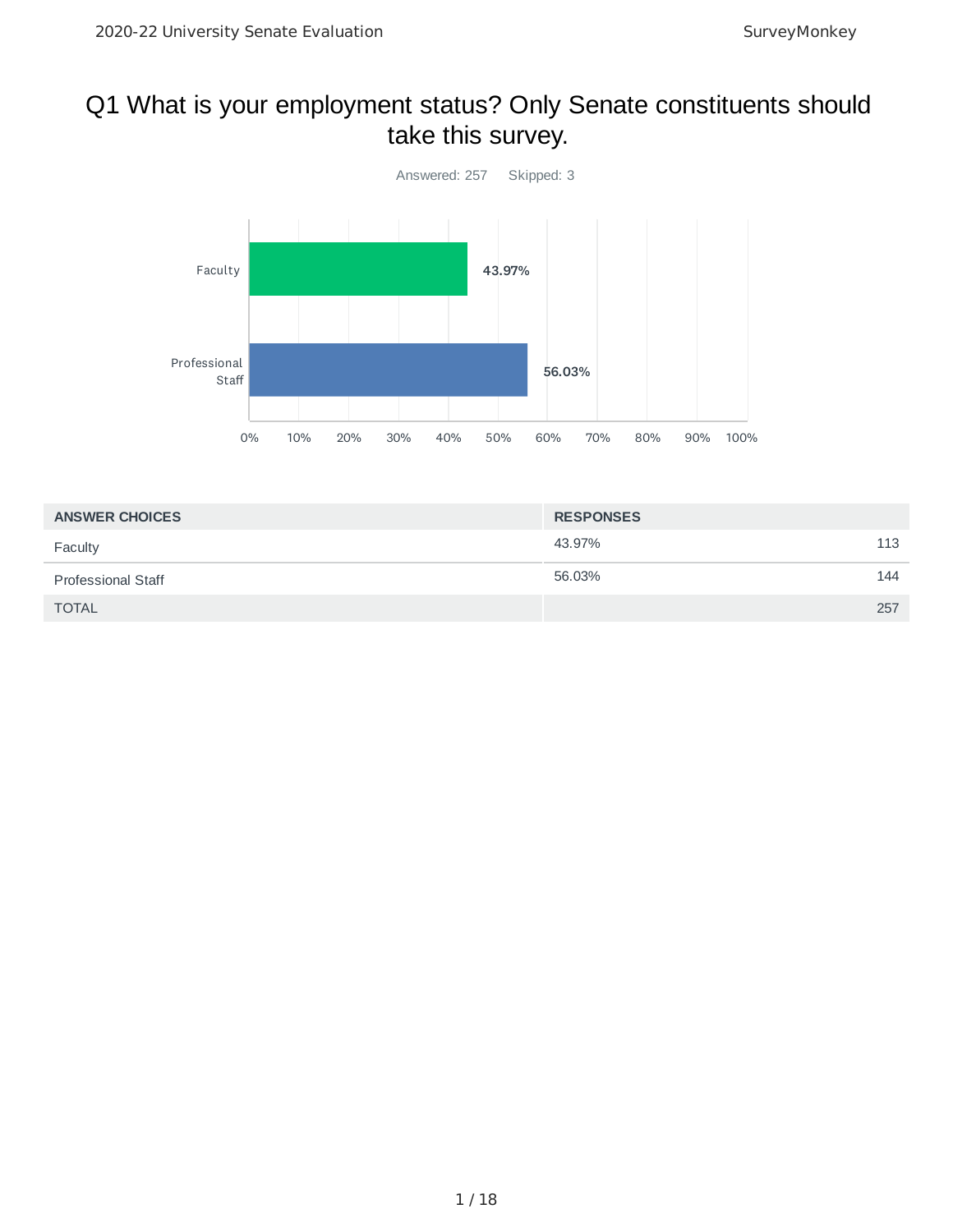

# Q2 Have you ever served on the Senate?

|           | <b>Yes</b>   | N <sub>0</sub> |              |                         |      |
|-----------|--------------|----------------|--------------|-------------------------|------|
|           | <b>YES</b>   | <b>NO</b>      | <b>TOTAL</b> | <b>WEIGHTED AVERAGE</b> |      |
| Senator   | 20.00%<br>50 | 80.00%<br>200  | 250          |                         | 1.80 |
| Alternate | 18.38%<br>43 | 81.62%<br>191  | 234          |                         | 1.82 |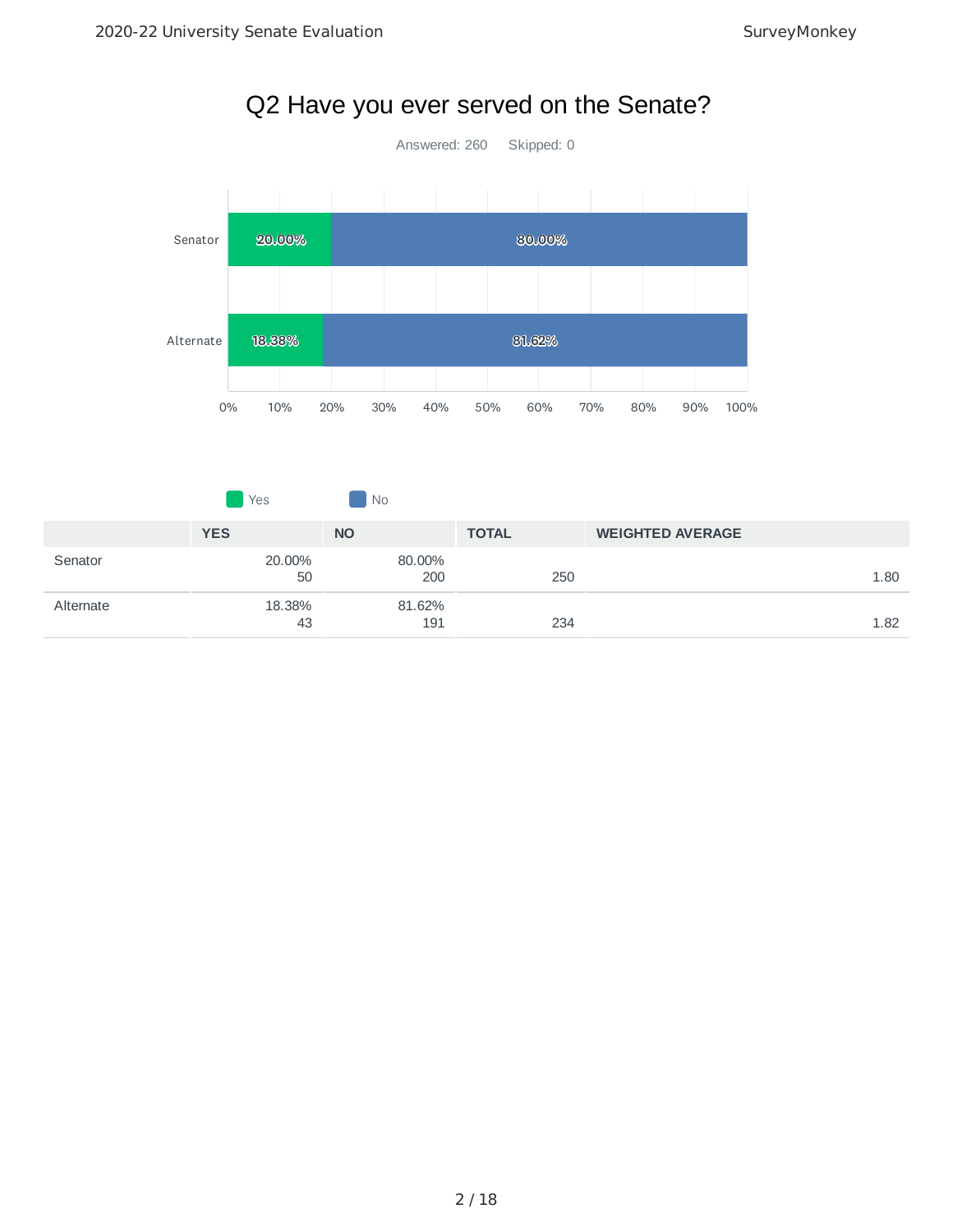# Q3 Have you ever attended or viewed a Senate meeting?





|          | <b>YES</b>    | <b>NO</b>     | <b>TOTAL</b> | <b>WEIGHTED AVERAGE</b> |
|----------|---------------|---------------|--------------|-------------------------|
| Attended | 43.03%<br>108 | 56.97%<br>143 | 251          | 1.57                    |
| Viewed   | 54.39%<br>124 | 45.61%<br>104 | 228          | 1.46                    |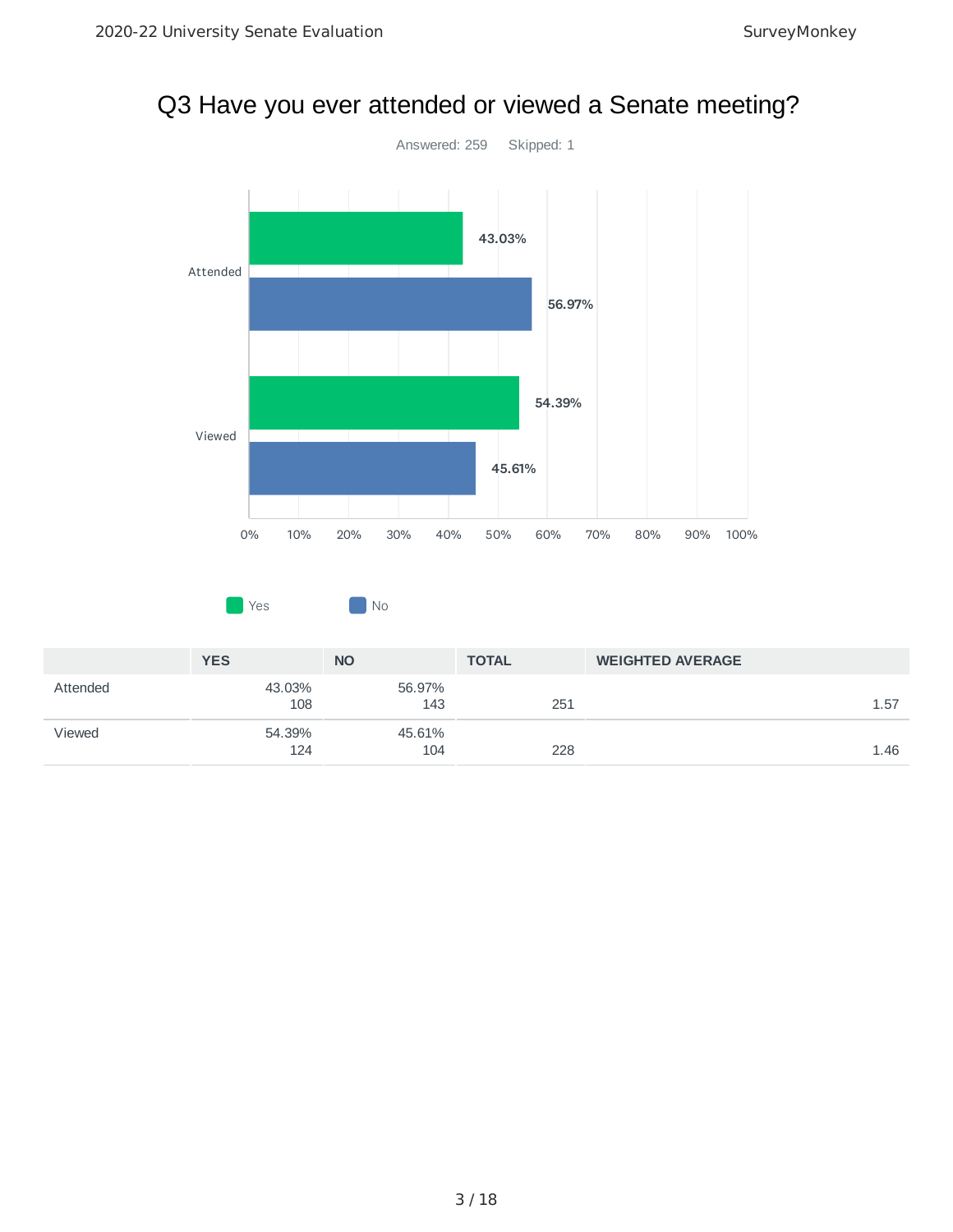

| <b>ANSWER CHOICES</b> | <b>RESPONSES</b> |             |
|-----------------------|------------------|-------------|
| Less than 1 year      | 7.69%            | 20          |
| 1-5 years             | 26.15%           | 68          |
| 6-10 years            | 20.77%           | 54          |
| 11-20 years           | 27.69%           | 72          |
| $20+$ years           | 17.69%           | 46          |
| Prefer not to answer  | 0.00%            | $\mathbf 0$ |
| <b>TOTAL</b>          |                  | 260         |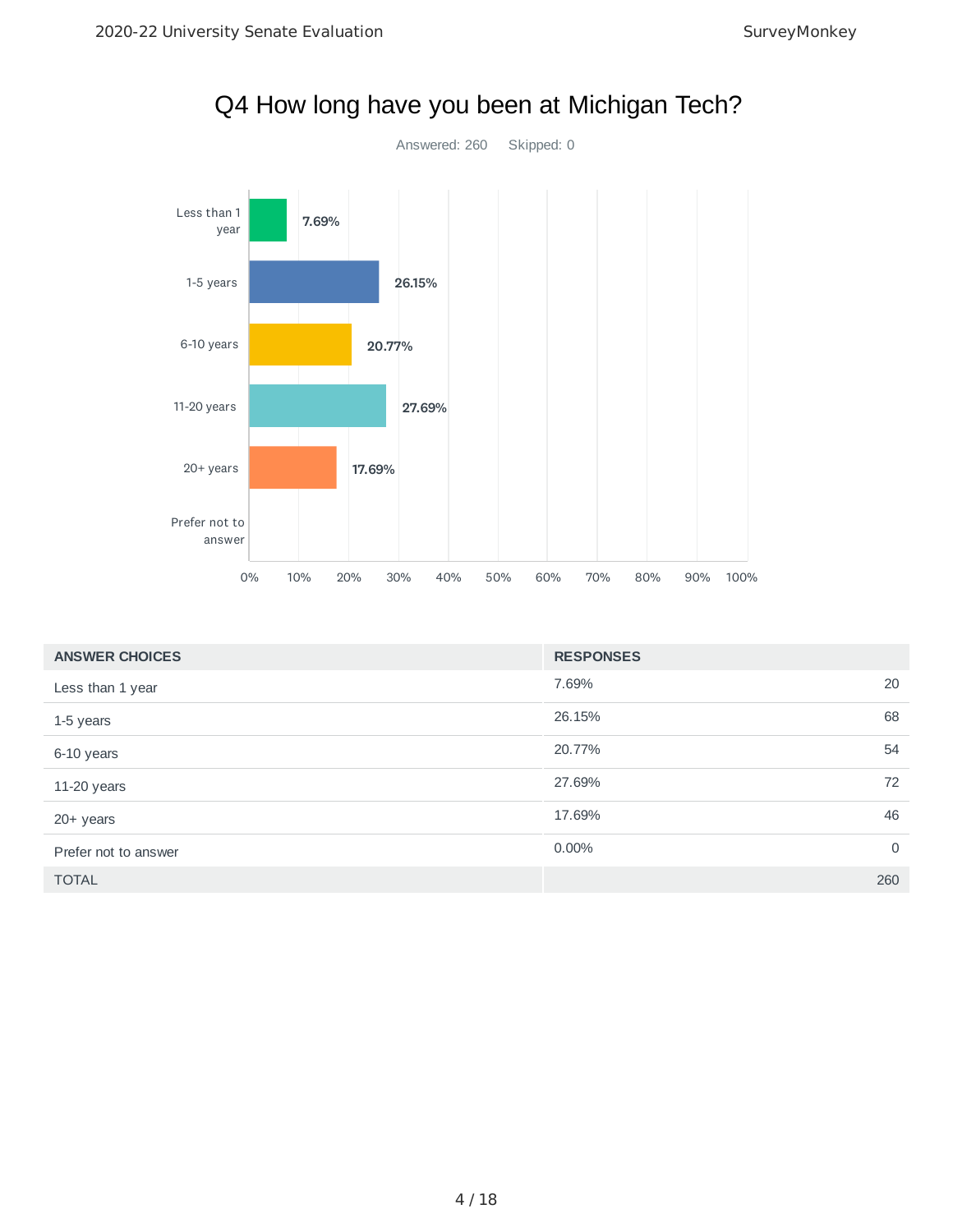Q5 The Senate has been effective in developing shared governance policies and procedures in the following areas. (Note: At Michigan Technological University, the faculty, staff, and the administration should participate cooperatively in developing policies for governance of the University. Effective governance is a product of trust and shared responsibility.)



Strongly Di… Disagree **Neutral Agree** 

Strongly Ag... **Don't know** 

|                                                                     | <b>STRONGLY</b><br><b>DISAGREE</b> | <b>DISAGREE</b>         | <b>NEUTRAL</b> | <b>AGREE</b> | <b>STRONGLY</b><br><b>AGREE</b> | <b>DON'T</b><br><b>KNOW</b> | <b>TOTAL</b> | <b>WEIGHTED</b><br><b>AVERAGE</b> |
|---------------------------------------------------------------------|------------------------------------|-------------------------|----------------|--------------|---------------------------------|-----------------------------|--------------|-----------------------------------|
| a) Selection and<br>evaluation of university<br>administrators      | 11.88%<br>24                       | 18.32%<br>37            | 21.29%<br>43   | 21.78%<br>44 | 6.93%<br>14                     | 19.80%<br>40                | 202          | 3.53                              |
| b) Guidelines for<br>academic unit charters                         | 8.42%<br>17                        | 6.44%<br>13             | 26.24%<br>53   | 27.72%<br>56 | 8.42%<br>17                     | 22.77%<br>46                | 202          | 3.90                              |
| c) Policies on<br>appointment, promotion,<br>and tenure of faculty  | 5.94%<br>12                        | 8.42%<br>17             | 23.76%<br>48   | 27.72%<br>56 | 12.38%<br>25                    | 21.78%<br>44                | 202          | 3.98                              |
| d) Establishment,<br>dissolution, and changes<br>in degree programs | 3.47%<br>$\overline{\phantom{0}}$  | 3.47%<br>$\overline{7}$ | 22.77%<br>46   | 31.68%<br>64 | 18.81%<br>38                    | 19.80%<br>40                | 202          | 4.18                              |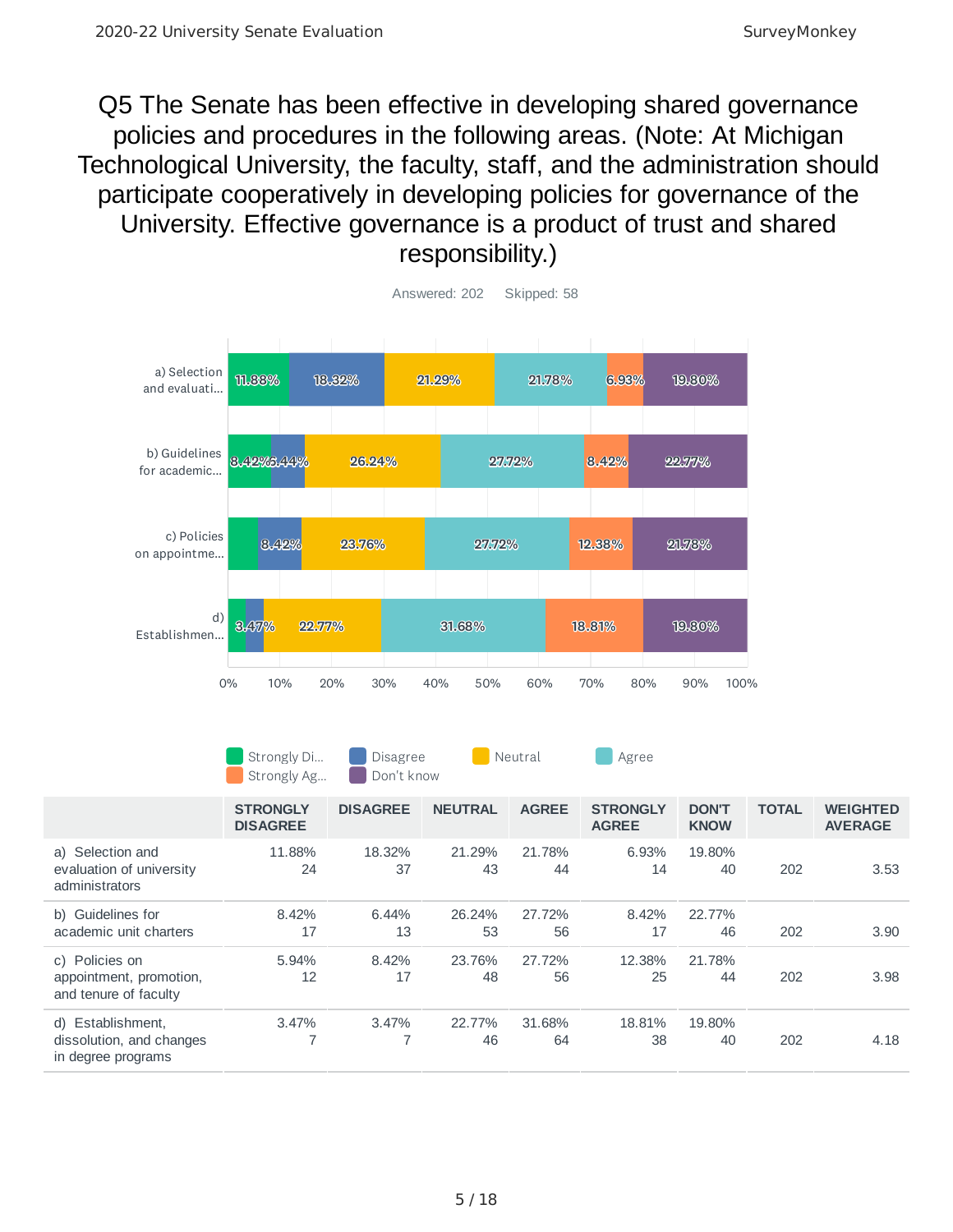# Q6 The Senate is effective in reflecting your concerns regarding the use of University resources in the following areas:

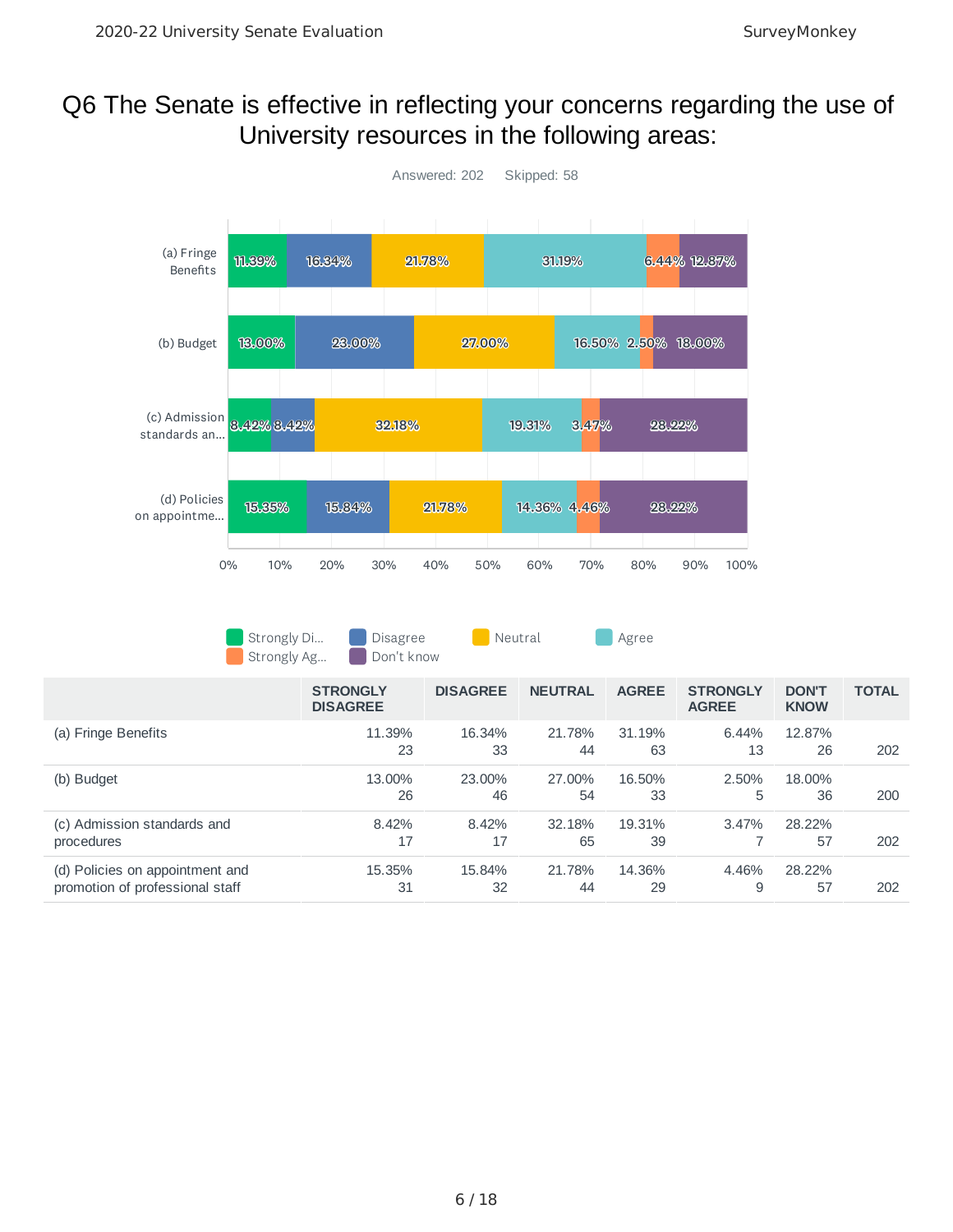# Q7 The Senate has been effective in communicating with you the issues that impact you.

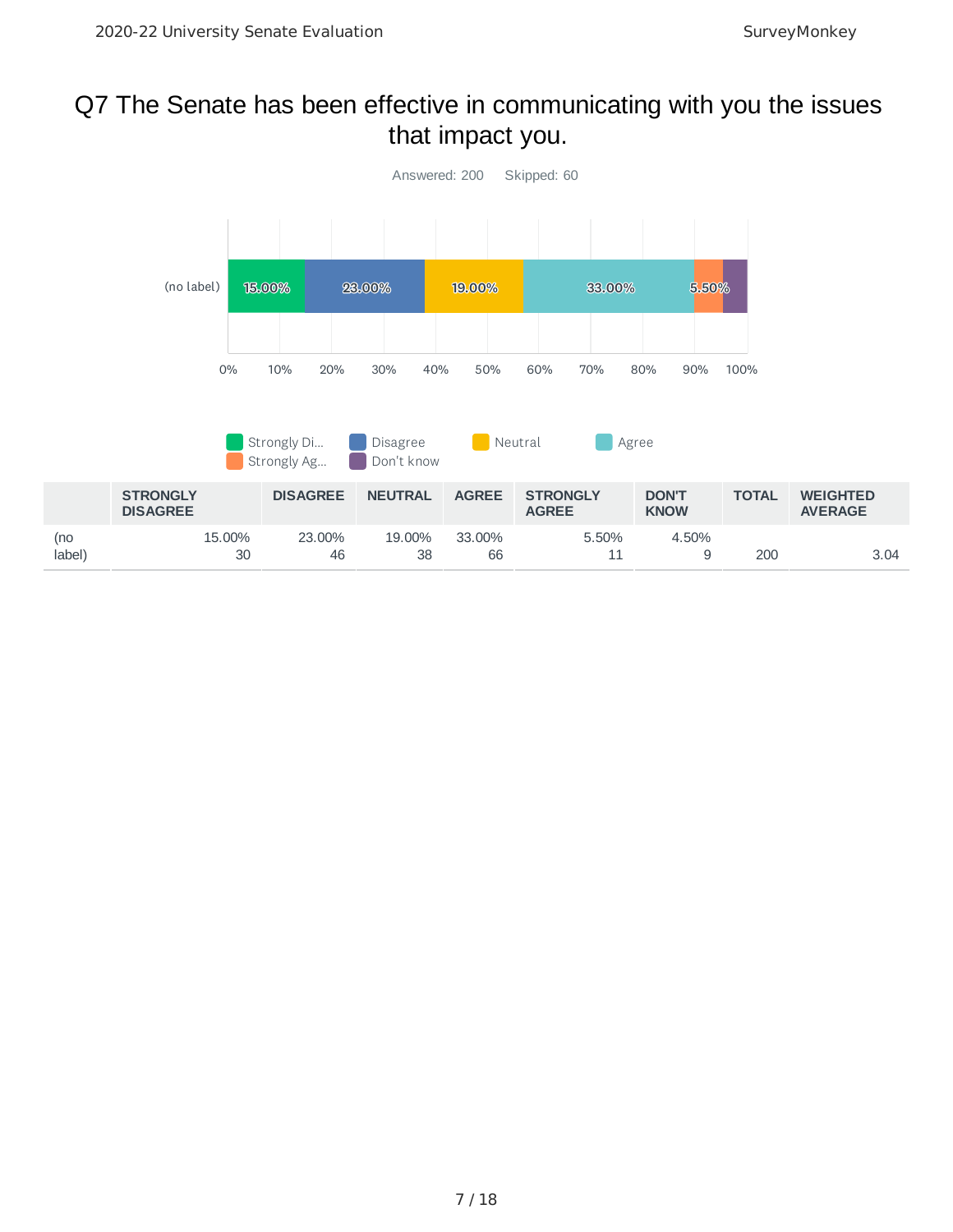# Q8 The Senate has provided appropriate input to your unit regarding proposals submitted to it.

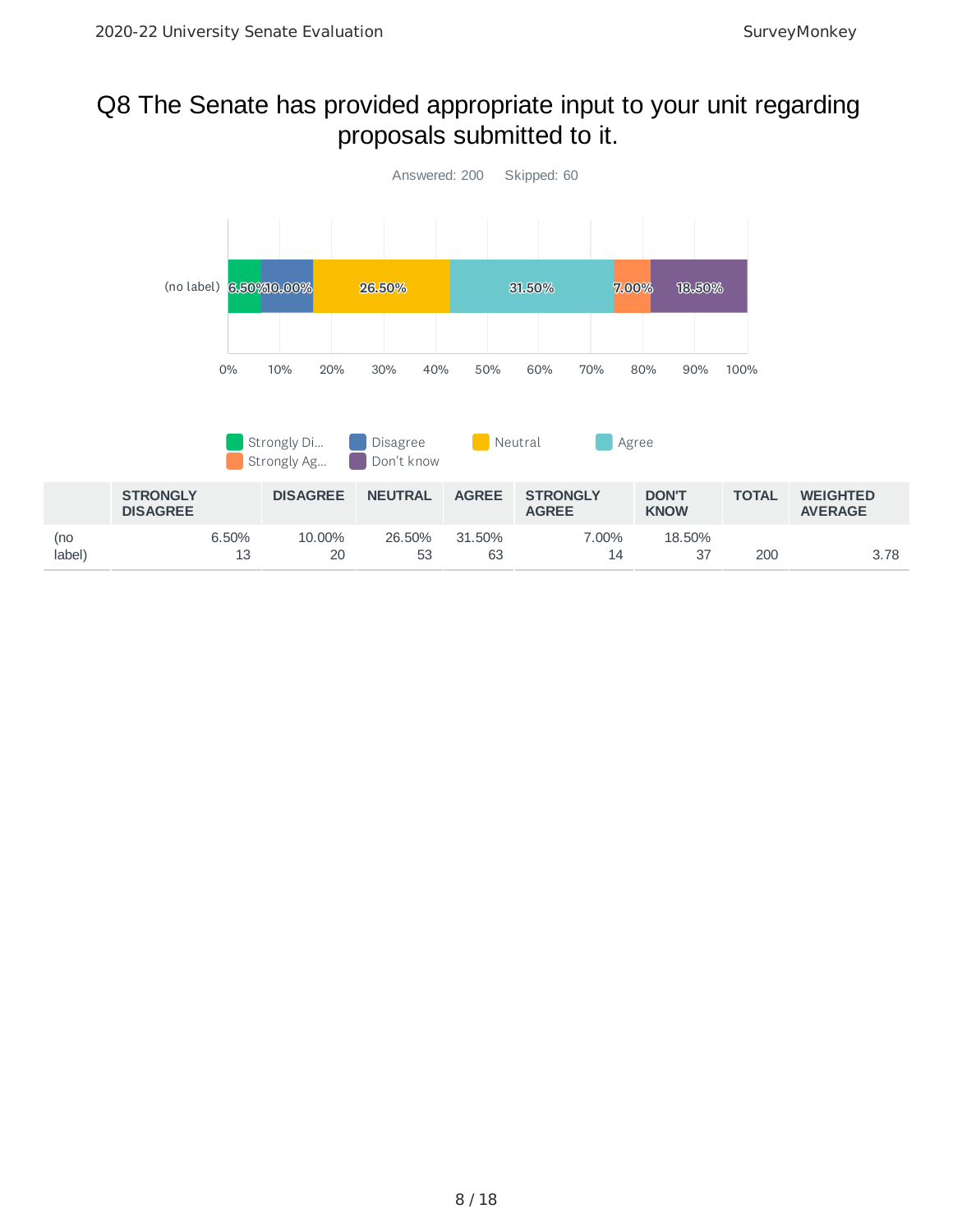# Q9 The Senate has acted in a timely manner on proposals submitted by your unit.

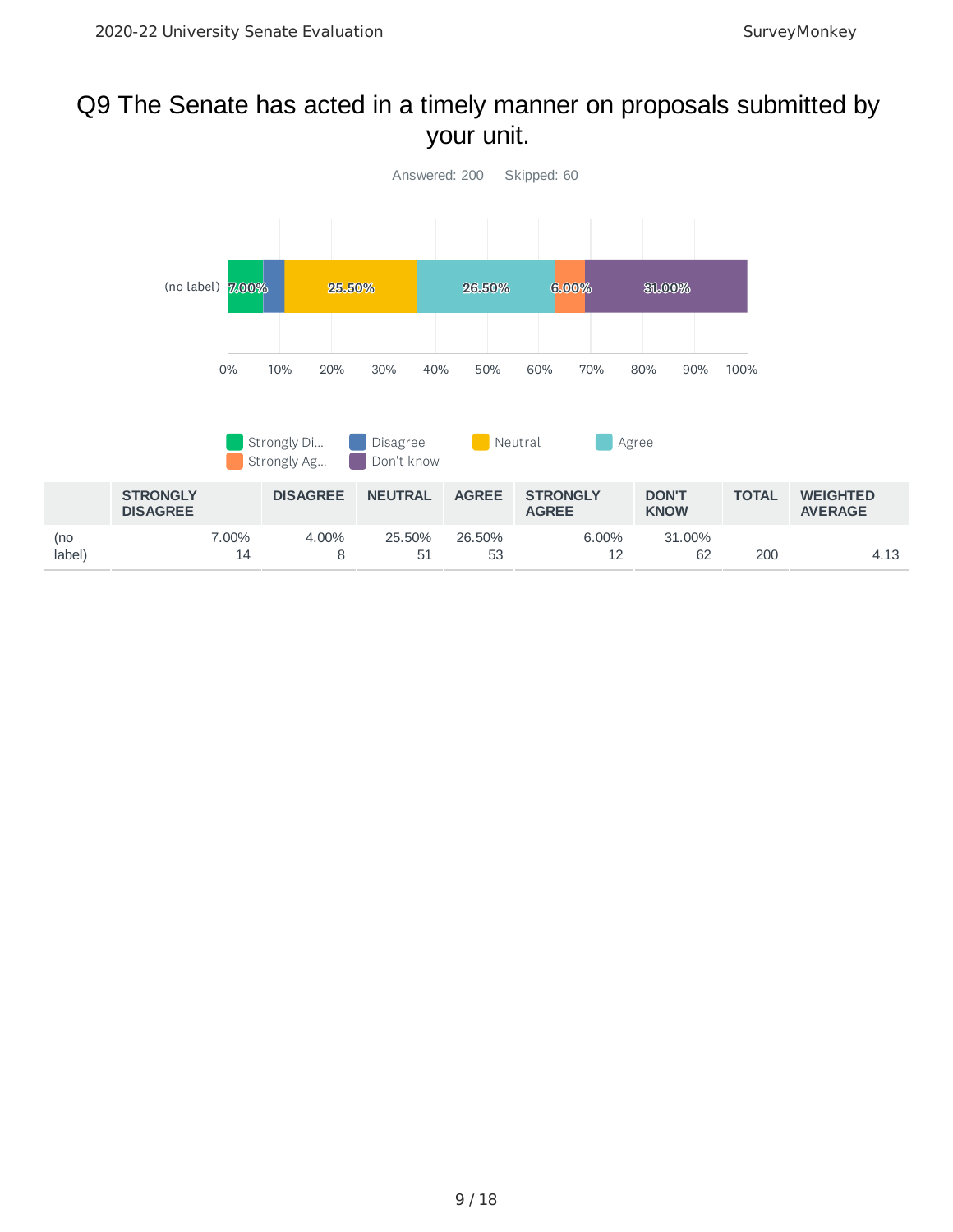#### Q10 Your senator keeps you informed about the issues considered by the Senate.

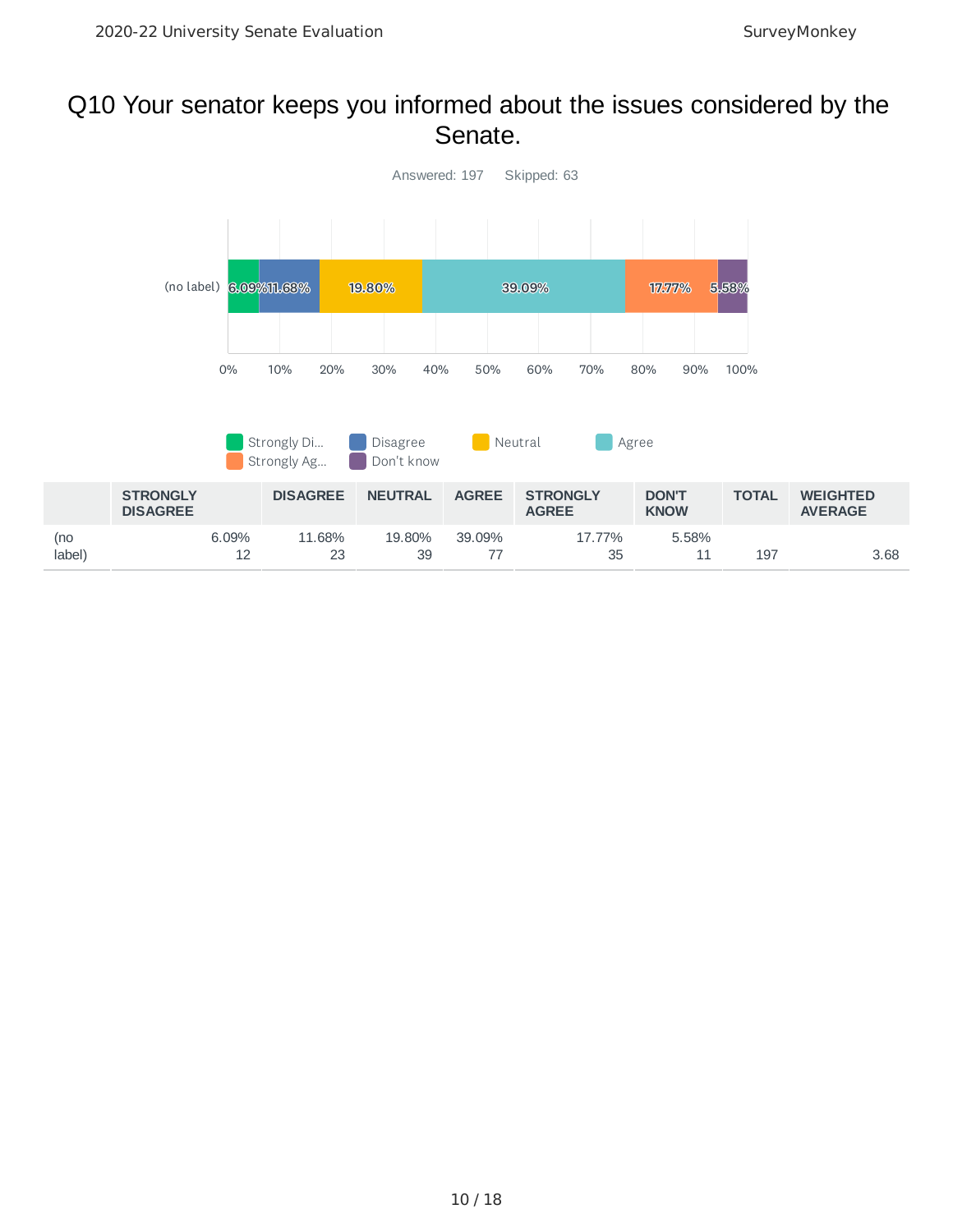# Q11 The Senate is an effective body in representing professional staff.

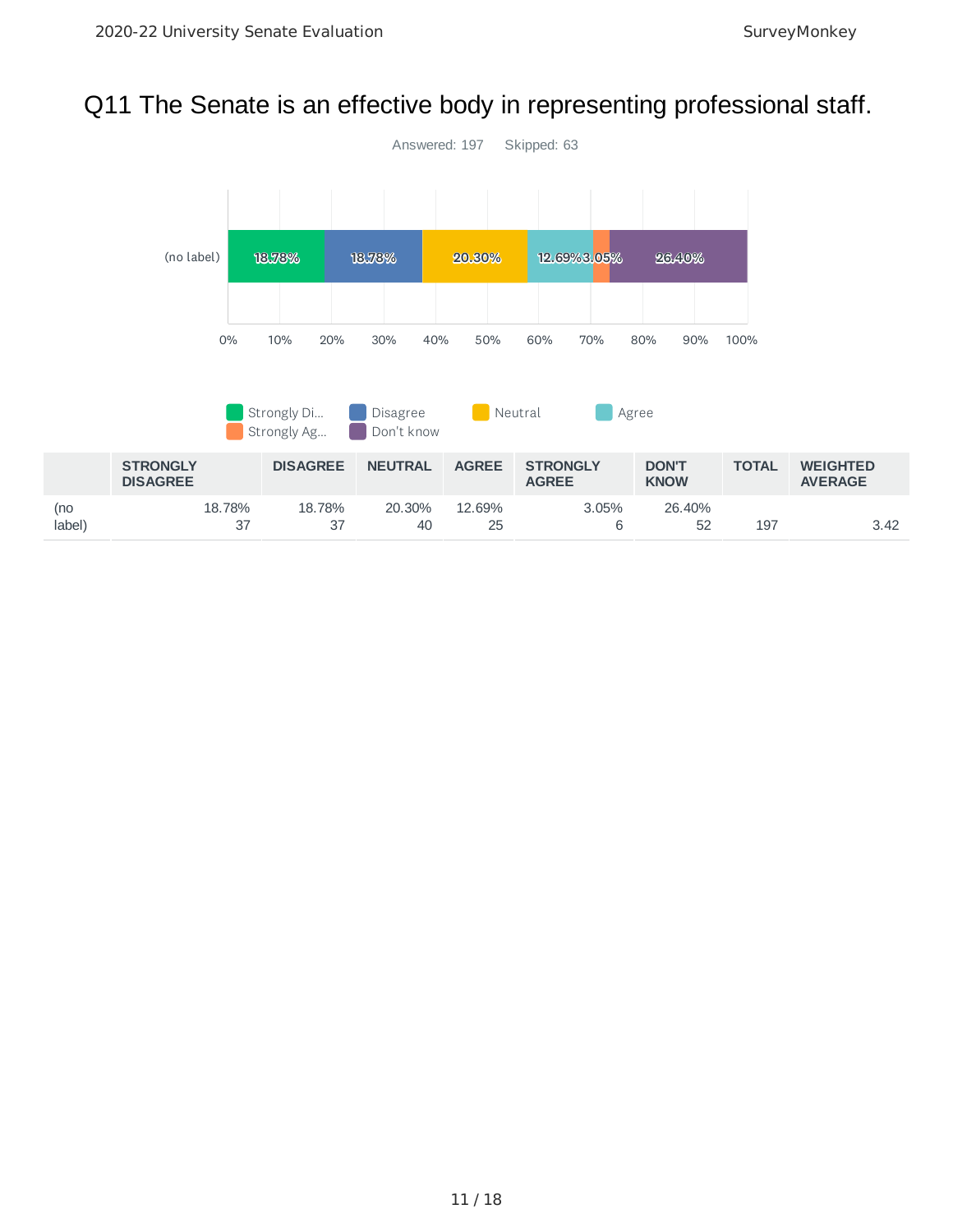# Q12 The Senate is an effective body in representing faculty.

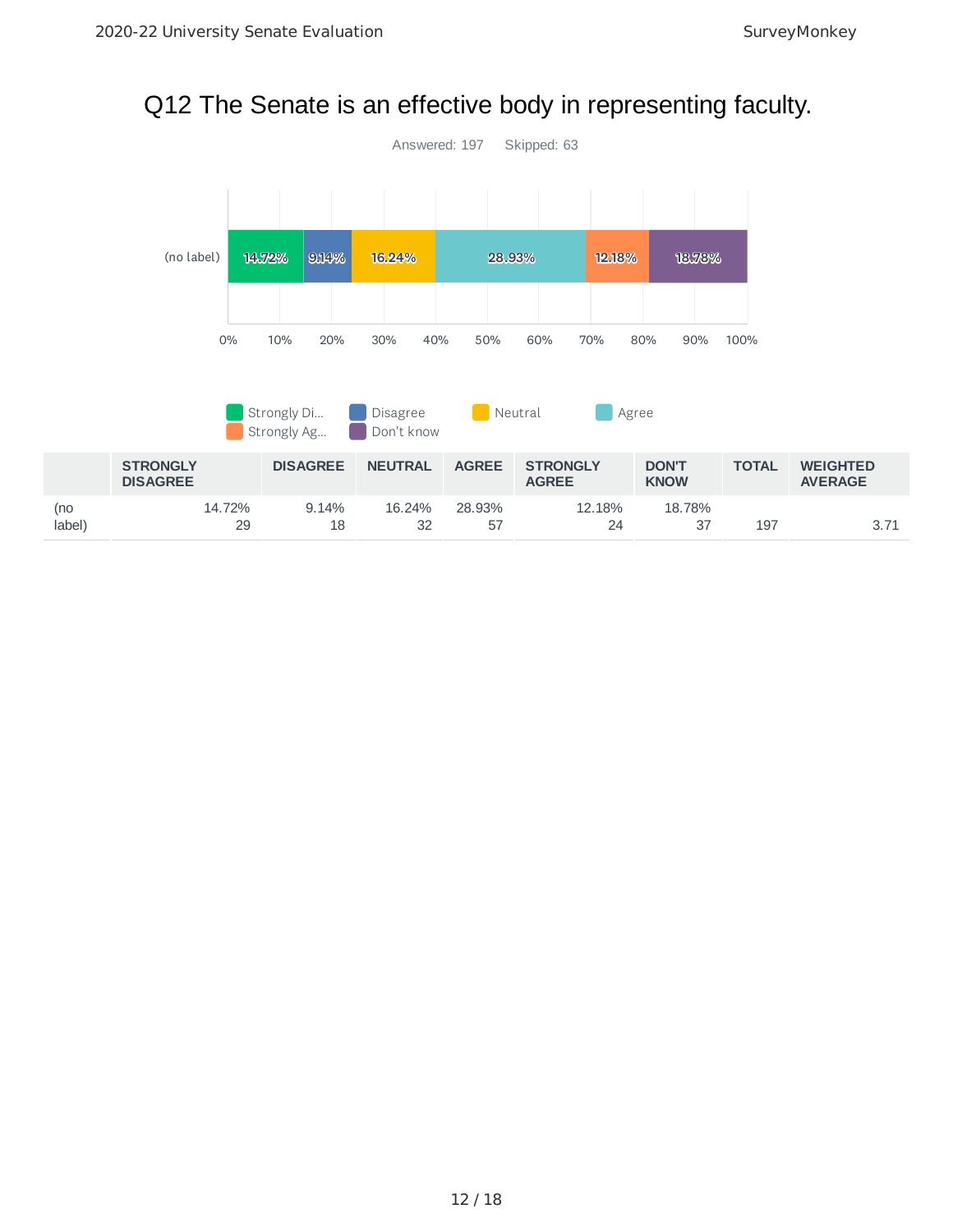# Q13 Rate the most effective way the Senate can communicate with you.



Very Ineffec... Ineffective **Neutral Construction** Effective Very Effecti... **Don't know** 

|                     | <b>VERY</b><br><b>INEFFECTIVE</b> | <b>INEFFECTIVE</b> | <b>NEUTRAL</b> | <b>EFFECTIVE</b> | <b>VERY</b><br><b>EFFECTIVE</b> | <b>DON'T</b><br><b>KNOW</b> | <b>TOTAL</b> |
|---------------------|-----------------------------------|--------------------|----------------|------------------|---------------------------------|-----------------------------|--------------|
| a. e-mail           | 2.55%<br>5                        | $0.00\%$<br>0      | 3.57%          | 43.88%<br>86     | 48.47%<br>95                    | 1.53%<br>3                  | 196          |
| b. campus<br>forums | 11.79%<br>23                      | 15.90%<br>31       | 33.85%<br>66   | 25.13%<br>49     | 11.79%<br>23                    | 1.54%<br>3                  | 195          |
| c. social media     | 32.82%<br>64                      | 27.18%<br>53       | 26.15%<br>51   | 9.23%<br>18      | 2.05%<br>4                      | 2.56%<br>5                  | 195          |
| d. Tech Today       | 4.10%<br>8                        | 7.18%<br>14        | 13.85%<br>27   | 45.64%<br>89     | 28.21%<br>55                    | 1.03%<br>2                  | 195          |
| e. paper mail       | 33.16%<br>64                      | 24.35%<br>47       | 22.28%<br>43   | 12.95%<br>25     | 5.70%<br>11                     | 1.55%<br>3                  | 193          |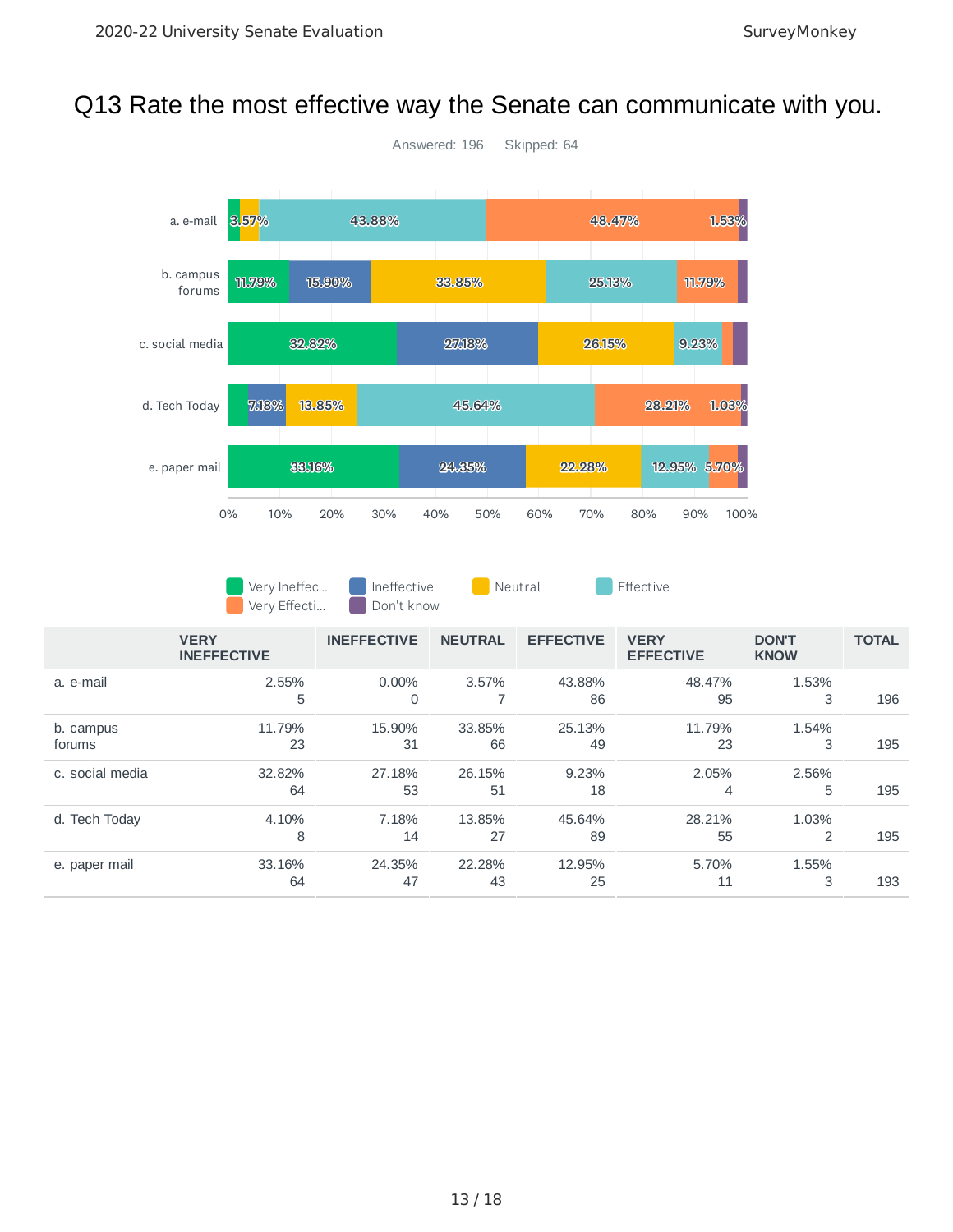#### Q14 Prioritize the kind of proposals the Senate should spend more time on.



Most Time 2nd Most Ti... 3rd Most Ti...

|                                                     | <b>MOST TIME</b> | <b>2ND MOST TIME</b> | <b>3RD MOST TIME</b> | <b>TOTAL</b> |
|-----------------------------------------------------|------------------|----------------------|----------------------|--------------|
| a. Shared Governance                                | 37.04%<br>70     | 37.04%<br>70         | 25.93%<br>49         | 189          |
| b. Use of University Resources                      | 55.03%<br>104    | 32.80%<br>62         | 12.17%<br>23         | 189          |
| c. Policies on appointment and promotion of faculty | 14.89%<br>28     | 28.19%<br>53         | 56.91%<br>107        | 188          |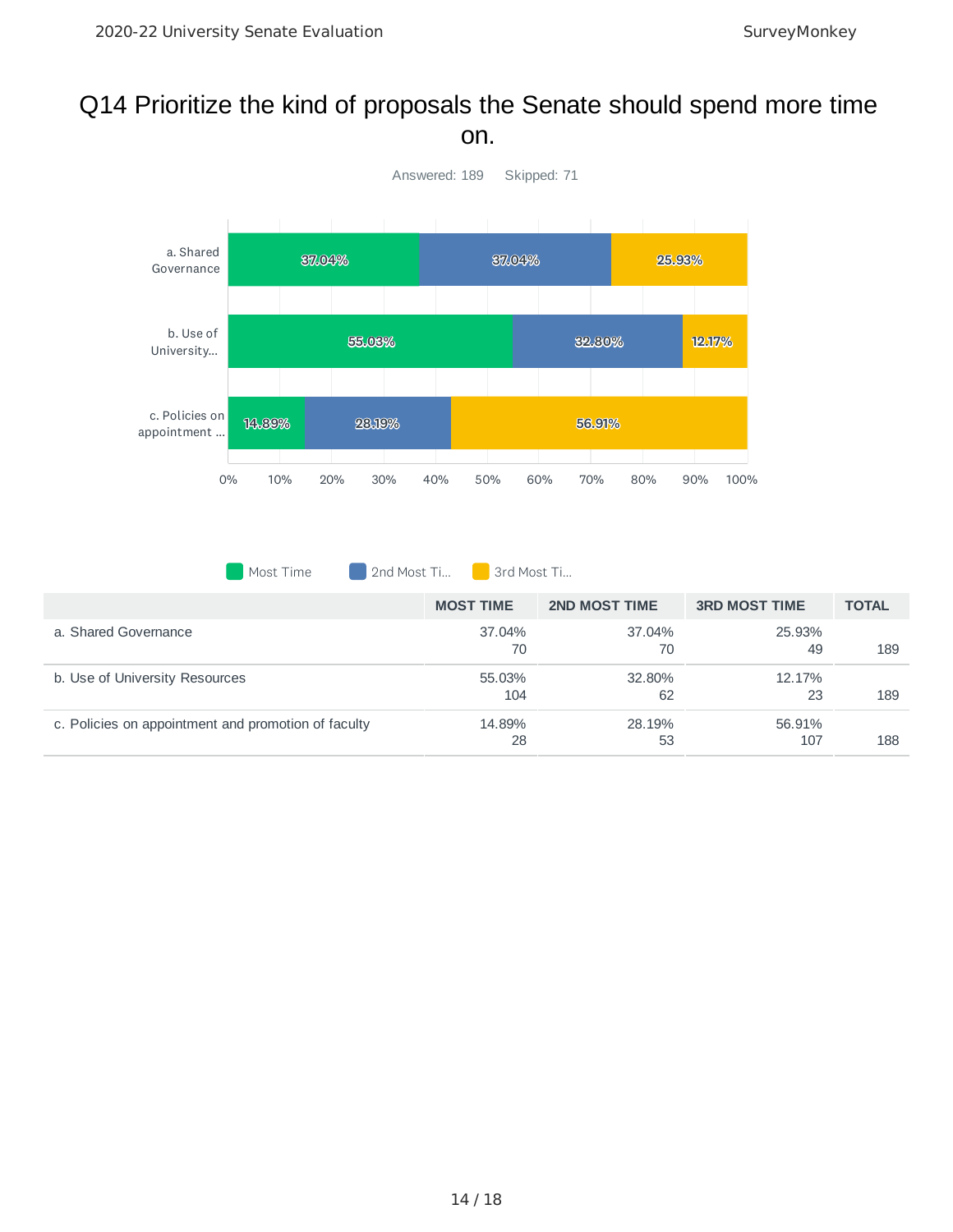# Q15 The Zoom platform has had a positive effect on campus and public engagement with the Senate.

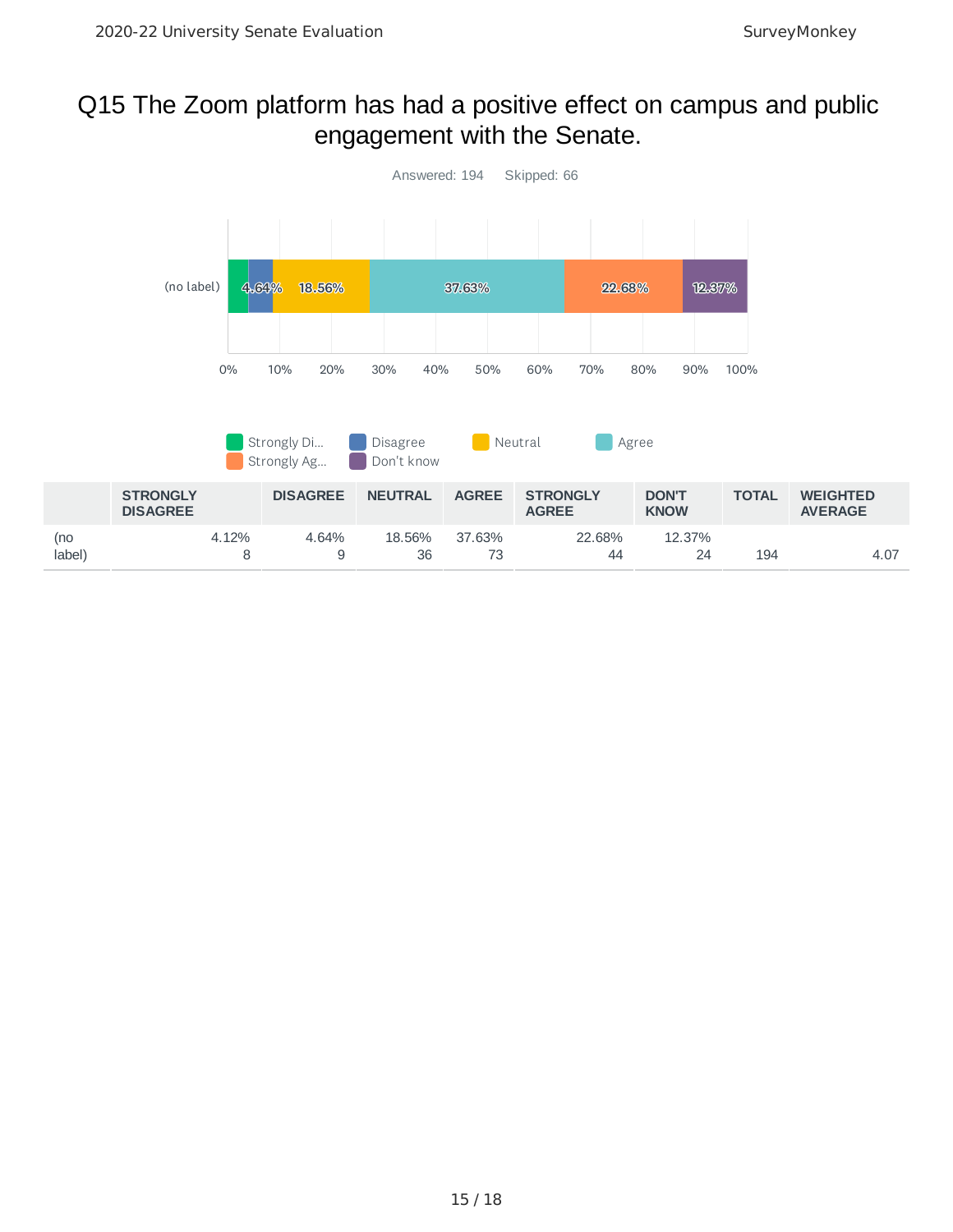# Q16 The Senate should retain the Zoom/internet meeting platform even after we are able to meet in person.

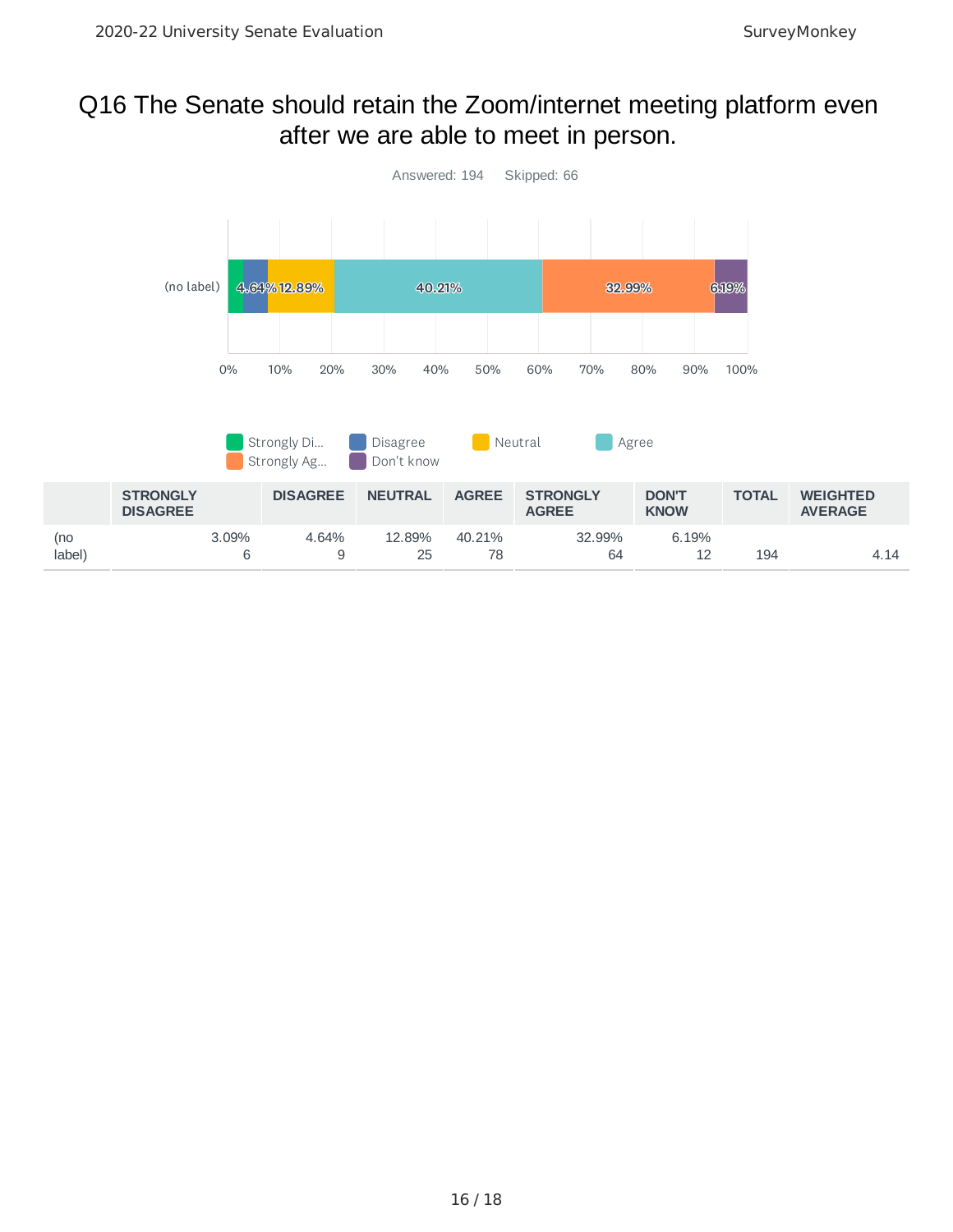# Q17 How can the Senate better meet your needs?

Answered: 65 Skipped: 195